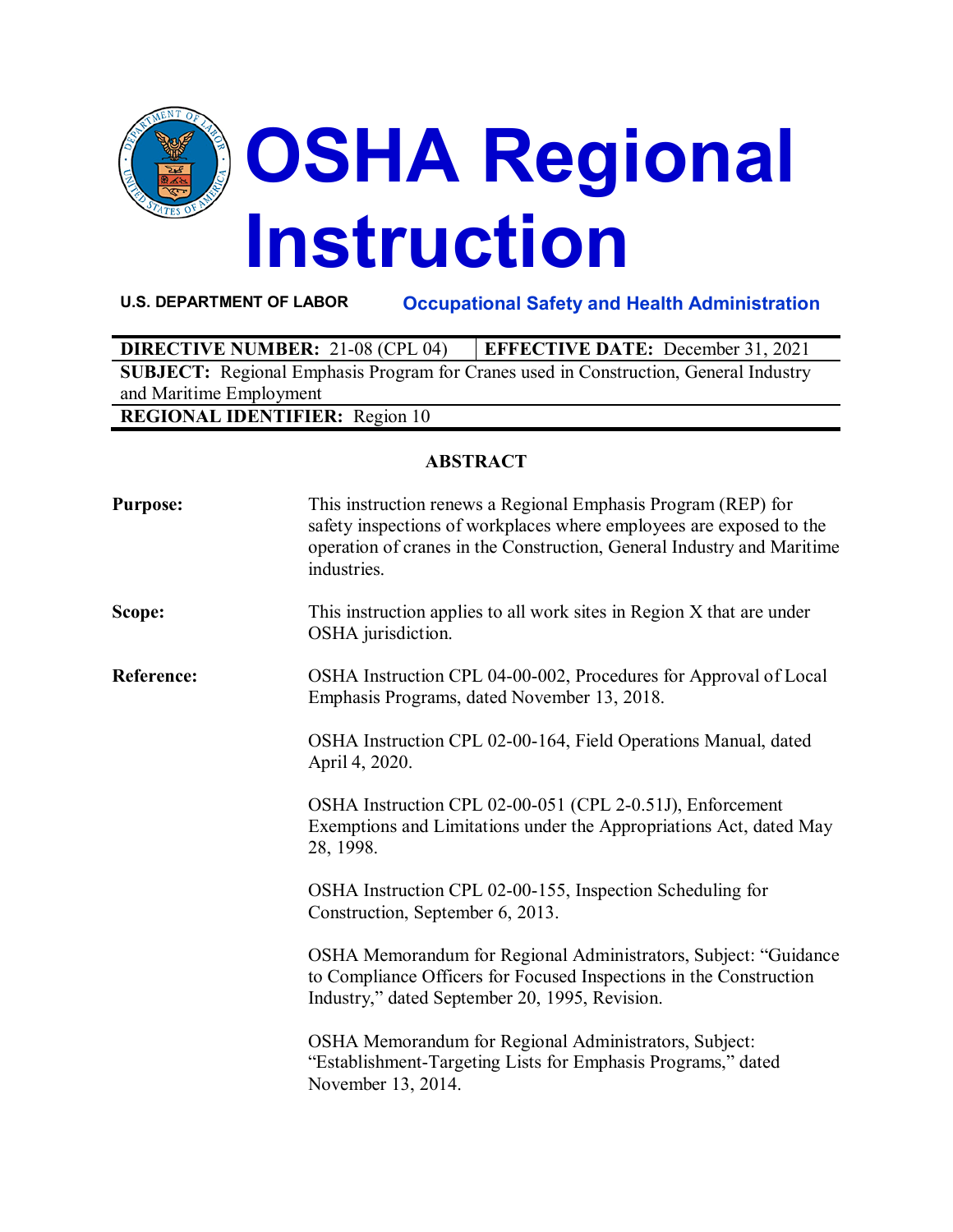|                             | OSHA Memorandum for Regional Administrators, Subject:<br>"Procedures for Local and Regional Emphasis Programs," dated<br>December 3, 2014.                      |
|-----------------------------|-----------------------------------------------------------------------------------------------------------------------------------------------------------------|
|                             | Bureau of Labor Statistics. Fatal Occupational Injuries Involving<br>Cranes (2011-2017). May 2019. Available from:<br>https://www.bls.gov/iif/oshwc/cfoi/cranes |
| <b>Cancellation:</b>        | OSHA Regional Instruction 19-13 (CPL 04), dated December 31,<br>2018.                                                                                           |
| <b>Expiration:</b>          | This instruction will expire December 31, 2026, but may be renewed.                                                                                             |
| <b>State Impact:</b>        | None.                                                                                                                                                           |
| <b>Significant Changes:</b> | None.                                                                                                                                                           |
| <b>Action Offices:</b>      | Region X Area Offices and Seattle Regional Office                                                                                                               |
| <b>Originating Office:</b>  | Office of Enforcement Programs                                                                                                                                  |
| <b>Contact:</b>             | <b>Assistant Regional Administrator</b><br>Office of Enforcement Programs                                                                                       |

By and Under the Authority of:

Patrick J. Kapust

Acting Regional Administrator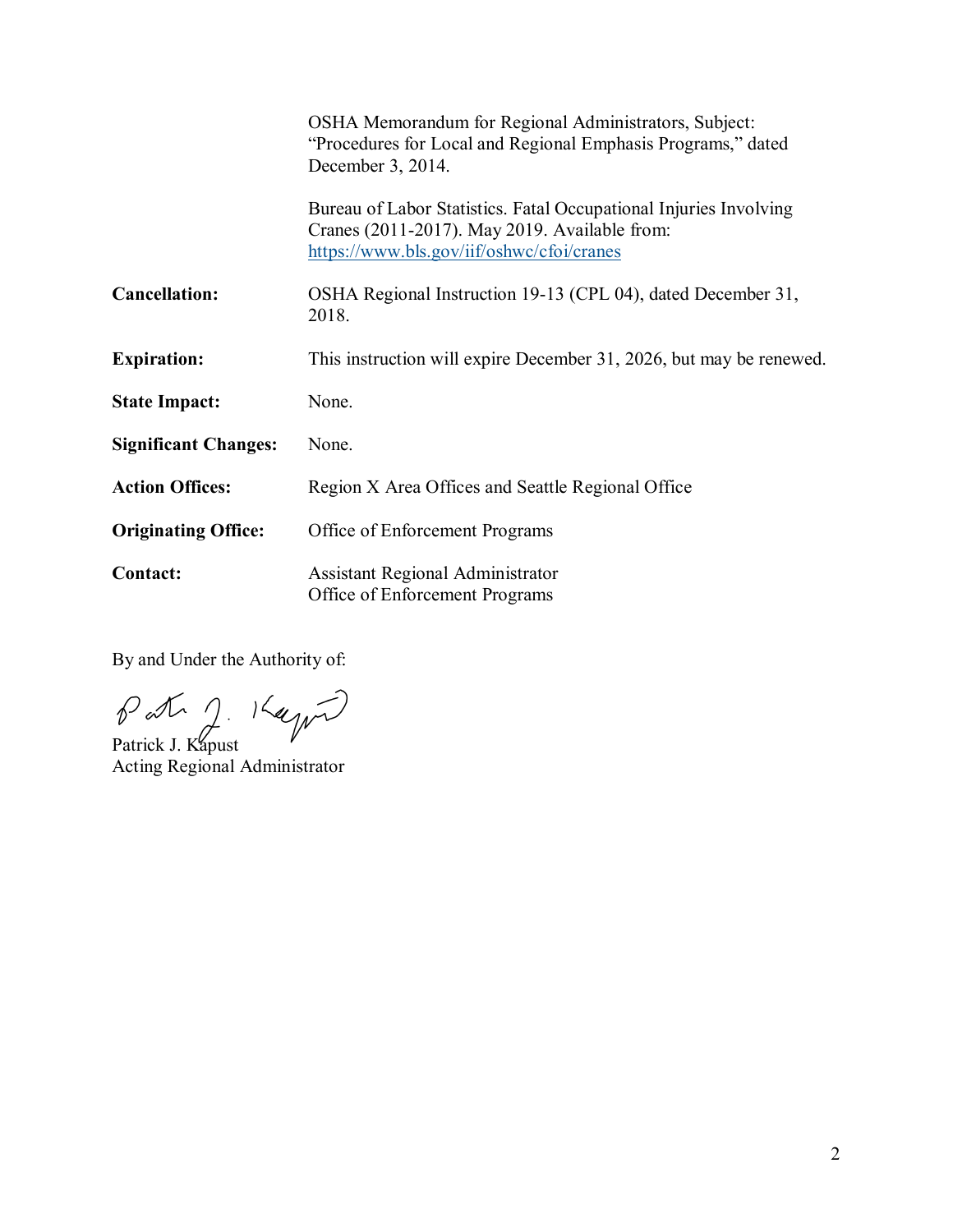# **Executive Summary**

The purpose of this instruction is to renew procedures for addressing the hazards associated with cranes, which include, but are not limited to, struck by, electrocutions, crane tip-over, caught in or between, and falls within Region X.

## **Table of Contents**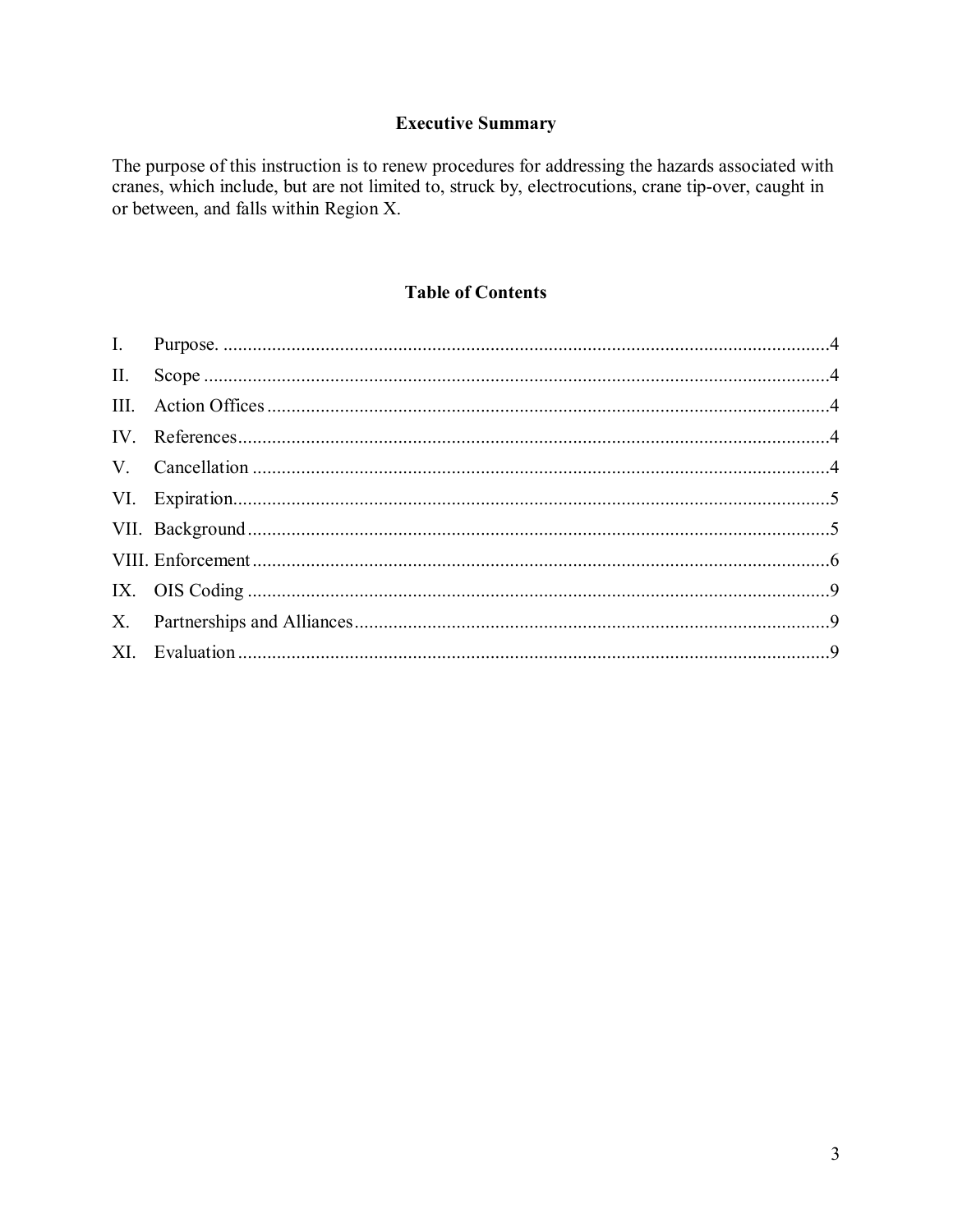### <span id="page-3-0"></span>**I. Purpose.**

The purpose of this instruction is to renew an enforcement initiative for the inspection of cranes used in construction, general industry and maritime employments with the goal of reducing serious and fatal injuries to employees working on and around cranes.

### <span id="page-3-1"></span>**II. Scope.**

This instruction applies to all work sites in Alaska, Idaho, Oregon and Washington that are under OSHA jurisdiction.

### <span id="page-3-2"></span>**III. Action Offices.**

Region X Area Offices.

### <span id="page-3-3"></span>**IV. References:**

OSHA Instruction CPL 04-00-002, Procedures for Approval of Local Emphasis Programs, dated November 13, 2018.

OSHA Instruction CPL 02-00-164, Field Operations Manual, dated April 4, 2020.

OSHA Instruction CPL 02-00-051J (CPL 2-0.51J), Enforcement Exemptions and Limitations under the Appropriations Act, dated May 28, 1998.

OSHA Instruction CPL 02-00-155, Inspection Scheduling for Construction, September 6, 2013.

OSHA Memorandum for Regional Administrators, Subject: "Guidance to Compliance Officers for Focused Inspections in the Construction Industry," dated September 20, 1995, Revision.

OSHA Memorandum for Regional Administrators, Subject: "Establishment-Targeting Lists for Emphasis Programs," dated November 13, 2014.

OSHA Memorandum for Regional Administrators, Subject: "Procedures for Local and Regional Emphasis Programs," dated December 3, 2014.

Bureau of Labor Statistics. Fatal Occupational Injuries Involving Cranes (2011-2017). May 2019. Available from: https://www.bls.gov/iif/oshwc/cfoi/cranes

## <span id="page-3-4"></span>**V. Cancellation.**

OSHA Regional Notice 19-13 (CPL 04), dated December 31, 2018.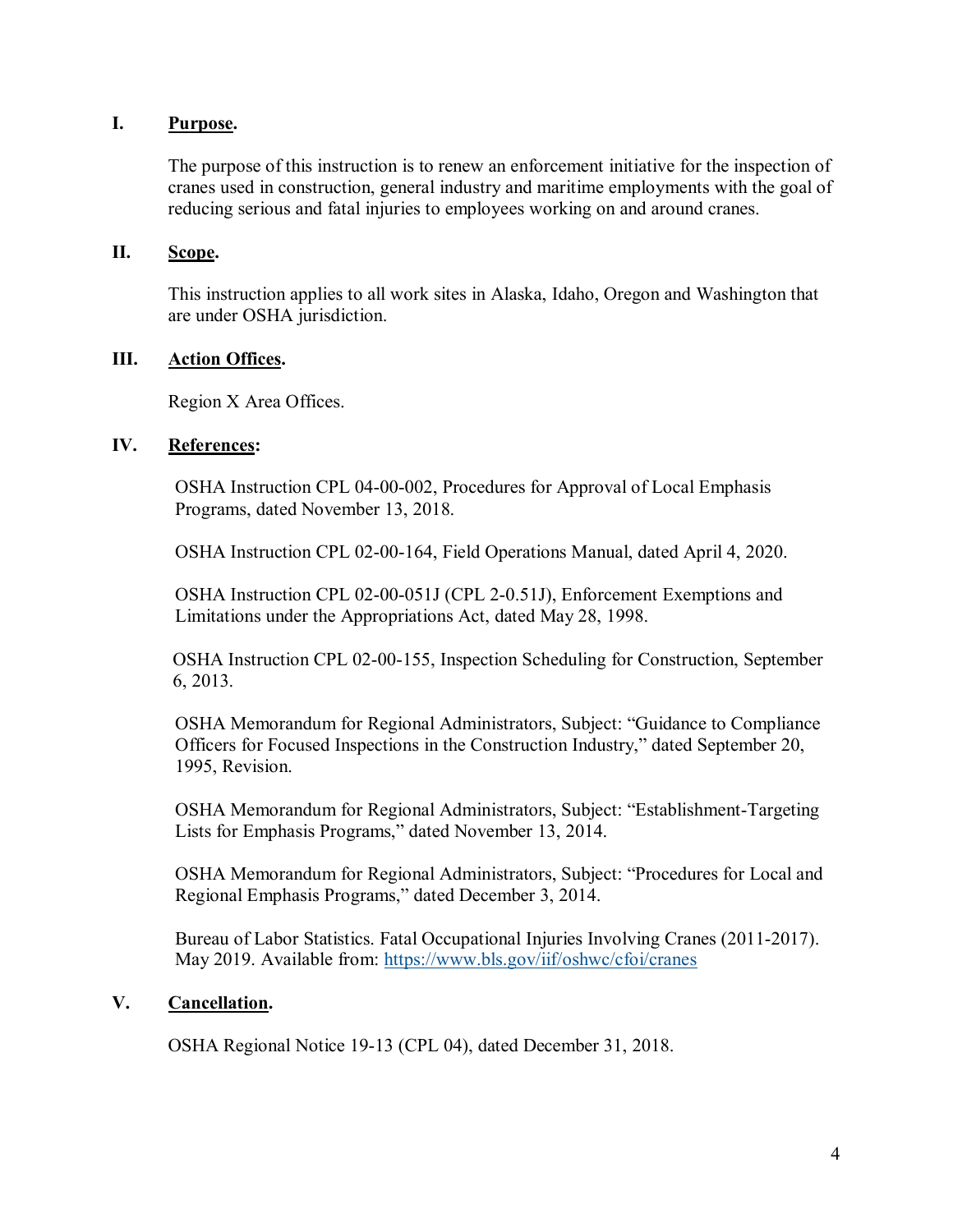### <span id="page-4-0"></span>**VI. Expiration.**

This instruction expires December 31, 2026, but may be renewed*.* 

### <span id="page-4-1"></span>**VII. Background.**

This REP supports the Occupational Safety and Health Administration (OSHA) Fiscal Year 2022 Agency Management Plan, Agency Theme 1, Assure Safe and Healthful Workplaces, to secure safe and health workplaces, particularly in high-risk industries, including the agency's theme to protect the most vulnerable workers in high hazard industries, by targeting industries with higher than average illness and injury rates.

This REP originated because during the period of October 2007 to October 2012, OSHA Region X (Alaska, Idaho, Oregon, and Washington) investigated thirteen (13) fatal accidents under their jurisdiction that involved cranes. As those involved in this type of work can be observed from the public way and some of the hazards often can be identified by OSHA compliance officers, major improvements can be achieved through a regional emphasis program that focuses on the hazards associated with the operation of all types of cranes used in construction, general industry and maritime employment.

Research conducted by the Crane Inspection & Certification Bureau, concluded that "crane accidents are often the direct result of negligence of the crane-related professional, or the lack of adequate operator training or experience" (2011). Their data analysis concluded that:

- 90% of crane accidents occur due to human error.
- 80% of all crane upsets are attributed to operators exceeding the crane's operational capacity.
- 54% of these incidents are the result of swinging the boom or making a lift without the outriggers fully extended.
- 45% of all mobile crane accidents involve electrocution that results from the crane contacting a power source during operation.
- 40% of the victims were struck by an object (such as an uncontrolled hoisted load or crane part).
- 50% of U.S. crane accidents that had injuries in 2009 resulted in fatalities.
- 80 lift and material handling equipment workers are killed each year on average.

As depicted in the figure below, from 2011 to 2017, just over 50% of fatalities involving cranes in all industries were caused by a worker being struck by an object or equipment. In the same period, 43% of fatalities involving cranes occurred in the private construction industry compared to heavy civil construction, manufacturing and other industries (4).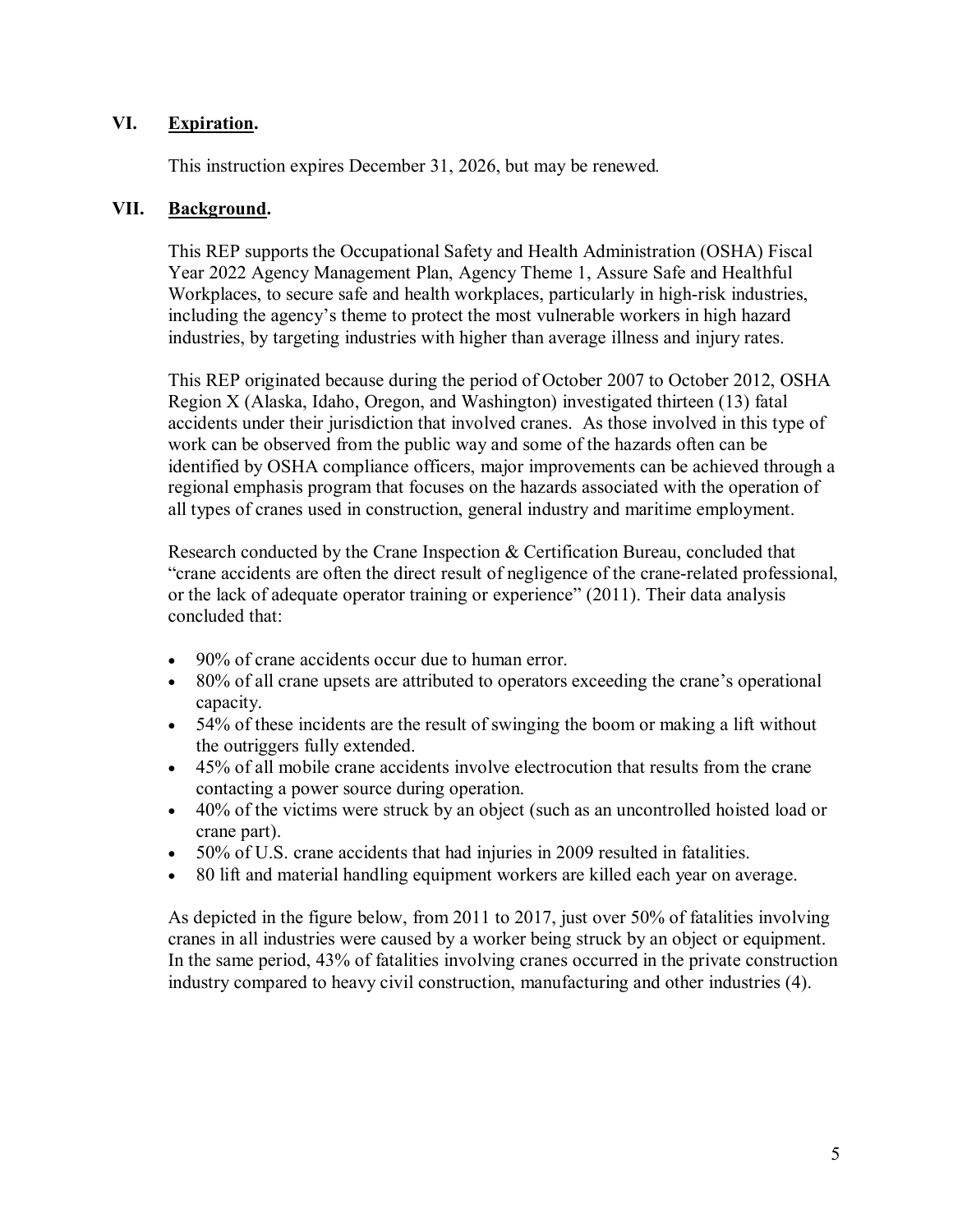

#### Fatal occupational injuries involving cranes by type of event, 2011-17

This emphasis program is intended to identify such hazardous conditions and supplement existing OSHA targeting programs, focusing additional resources as necessary to monitor job sites, promote voluntary compliance and promote awareness of safety and health hazards during all work activities involving cranes.

OSHA will employ a number of tools to address this issue, including enforcement, training, on-site consultation, partnerships, alliances, and the Voluntary Protection Program (VPP).

The provisions of OSHA Instruction CPL 02-00-051 (CPL 2-1.51J), Enforcement Exemptions and Limitations under the Appropriations Act, Section XI, and Enforcement Guidance for Small Employers shall apply where appropriate.

### <span id="page-5-0"></span>**VIII. Enforcement.**

### A. Hazards

The purpose of this instruction is to address the hazards associated with cranes, which include, but are not limited to, struck by, electrocutions, crane tip-over, caught in or between, and falls. Past inspection evidence indicates these hazards are the leading cause of death where cranes are used in the targeted industries (construction, general industry and maritime).

Click legend items to change data display. Hover over chart to view data. Source: U.S. Bureau of Labor Statistics.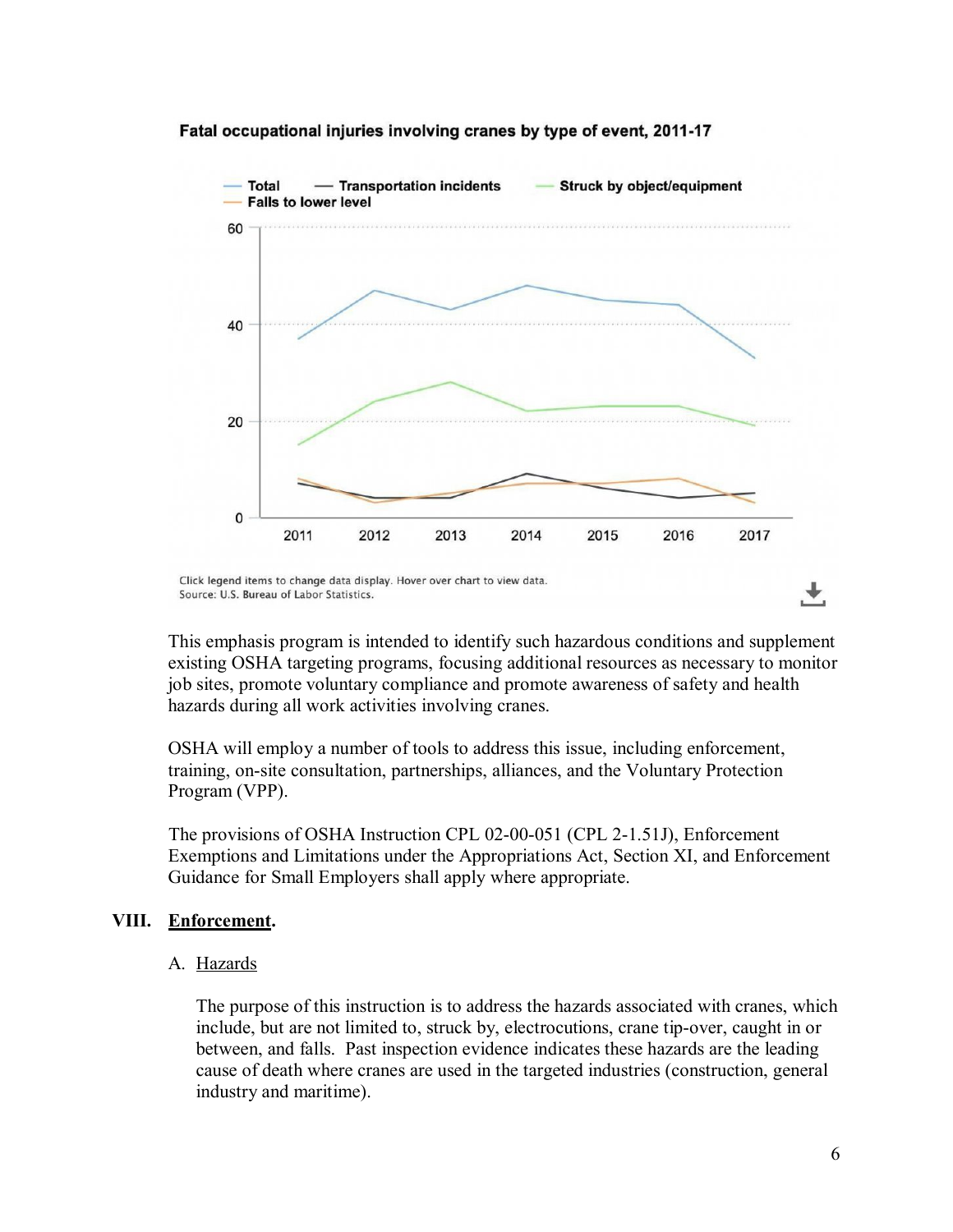This instruction is provided because of the immediate need to address unsafe working conditions during the use of cranes that contribute to workplace fatalities and, more importantly, to minimize or entirely eliminate these conditions.

### B. Outreach Program

This REP has been in place for several years and outreach is a continual effort through programs such as Safety Fests and meetings with local industry organizations. The Area Offices will continue to provide updated information to employers on topics such as the OSHA standards that apply to cranes, how to implement a safety and health program, and details about the REP. The Boise Area Office disseminates information electronically to employers and industry representatives.

### C. Procedures

All compliance personnel shall be instructed on this procedure within 15 days of the issuance of this directive. Compliance personnel shall be instructed to report (where practical) observed crane hazards. Every observation of such operations shall be handled as follows:

- 1. When a compliance officer observes or receives notice of a crane operation with suspected serious or imminent danger hazards (including non-formal complaints, other government agency referrals and reports from members of the public), the compliance officer shall document conditions as required by the FOM.
- 2. All crane operations having suspected hazards brought to the attention of the area office shall be inspected (resources permitting) as follows:
	- a. Referrals shall be inspected in accordance with the FOM. If the exposed employee is not considered to be in imminent danger, the Area Director or supervisor shall assign for immediate inspection unless available resources will not allow for immediate inspection. These inspections will normally be conducted within 5 working days.
	- b. Non-formal complaints shall be evaluated by the Area Director or supervisor and handled in accordance with current non-formal complaint procedures.
- 3. An inspection assigned under this REP does not necessarily need to be inspected by the person making the original observation.
- 4. Inspections will not be initiated as a specific search to find crane hazards. Inspections will be initiated when jobs and hazards are noticed during normal travels by the compliance officer, other referrals, or non-formal complaints.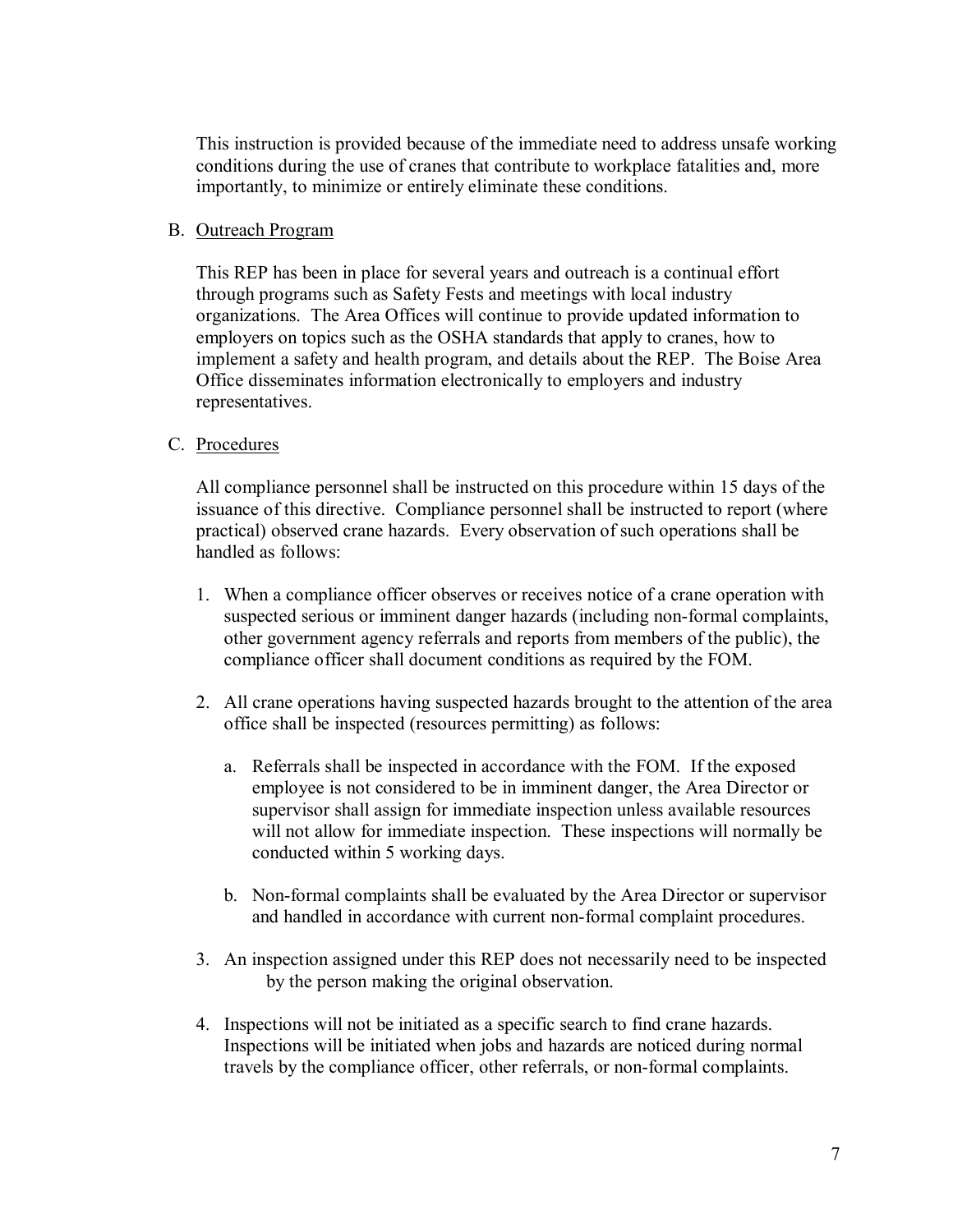- 5. Documentation of the events leading up to the observation of the reporting of the potential hazard(s) shall be maintained by the area office in case of denial of entry.
- 6. The compliance officer initially observing a serious crane hazard in plain view shall contact the area office supervisor or Area Director for a decision as to whether an inspection is required. However, if it is not possible to contact the Area Director or supervisor at the time, an inspection shall be conducted and the supervisor informed as soon as practicable after the inspection is completed.

### D. Scope of Inspection

Inspections under this emphasis program will be limited to the crane, its operation (including appropriate records review), and the workers who are working within the zone of danger of the crane and any other hazards which are in plain view including those which may have caused the CSHO to identify the work site. If the CSHO's evaluation indicates that a more comprehensive inspection should be completed at the work site, they will request authority to expand the inspection from the Area Director or supervisor. CSHOs will make appropriate entries into their case file regarding the scope of the inspection.

The CSHO will evaluate employers who have employees working within the danger zone of the crane through inspection, observation, photographs, video footage, measurements, and interviews of management and employees.

E. Citations

Citations for violations shall be issued in accordance with the FOM.

F. Interface with Unprogrammed Activity

Reports of imminent danger, fatalities, catastrophes, complaints, and referrals from outside OSHA shall be scheduled as unprogrammed inspections, and shall be inspected in accordance with the applicable provisions of the FOM.

G. Inspection Resources

Only qualified CSHOs shall be assigned to conduct inspections under this instruction. All OSHA personnel participating in inspections must be familiar with the policies and procedures described in this notice.

### H. CSHO Personal Protective Equipment (PPE)

CSHOs will use personal protective equipment suitable for the targeted industry. PPE will include, at a minimum, a high visibility apparel/vest, hard hat, safety glasses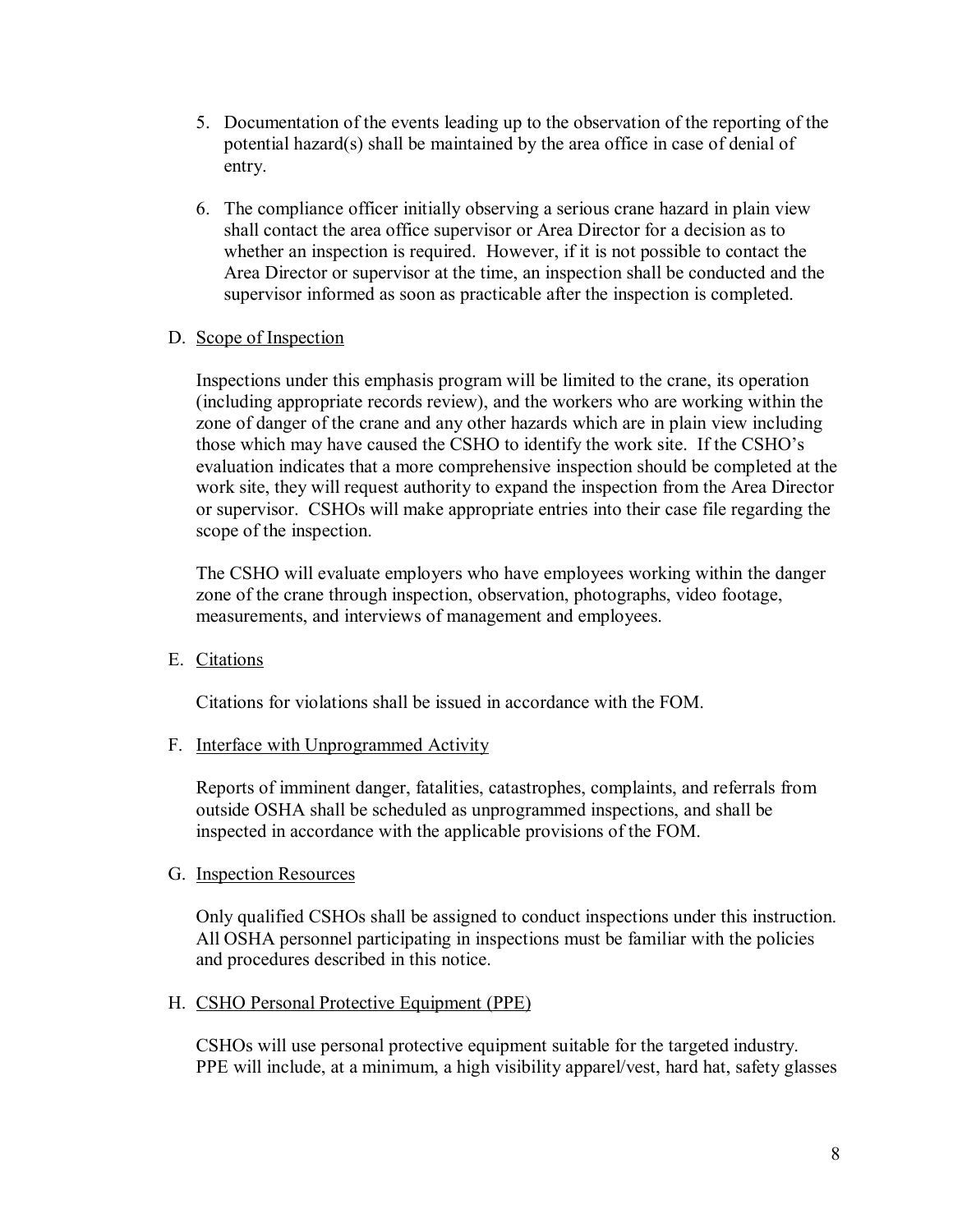with side shields, safety shoes/boots (with metatarsal guards as necessary), hearing protection and personal flotation device (as necessary).

I. Relationship to Other Programs

Area Offices will continue to schedule work sites for inspection from the Construction Inspection, Federal Agency and Maritime Targeting Systems that maximize the best utilization of area office resources. These inspections will be conducted according to the FOM and the OSHA Instruction for Inspection Scheduling for Construction, General industry and Maritime work sites.

# <span id="page-8-0"></span>**IX. OIS Coding.**

- A. Enforcement inspections completed under this initiative will be coded on the Inspection Form as follows:
	- 1. Inspections conducted under this program shall be coded as "Programmed Planned" with the REP designation "CRANE". Unprogrammed inspections (i.e., Complaints, Referrals from Outside OSHA, Fatalities/Catastrophes, Employer reported hospitalization or amputation) shall also be classified as "Unprogrammed" and coded under this local emphasis program designation of "CRANE".
	- 2. REP will be coded as CRANE for all programmed and unprogrammed inspections.
- B. Compliance assistance activities under this initiative, including partnerships, alliances, Voluntary Protection Programs, and other interventions, will be coded CRANE.

## <span id="page-8-1"></span>**X. Partnerships and Alliances.**

In the event compliance assistance efforts result in the interest in developing an alliance or partnership, the Area Director will work with the Region's Office of Cooperative and State Programs t to ensure that these efforts conform to current National and Regional Policy.

## <span id="page-8-2"></span>**XI. Evaluation.**

This instruction will be evaluated in accordance with OSHA Instruction CPL 04-00-002, Procedures for Approval of Local Emphasis Programs, dated November 13, 2018.

The Area Director may be asked to provide input concerning special problems that may have surfaced during the year; recommendations to improve the REP; and recommendations to renew or not renew the REP/Notice.